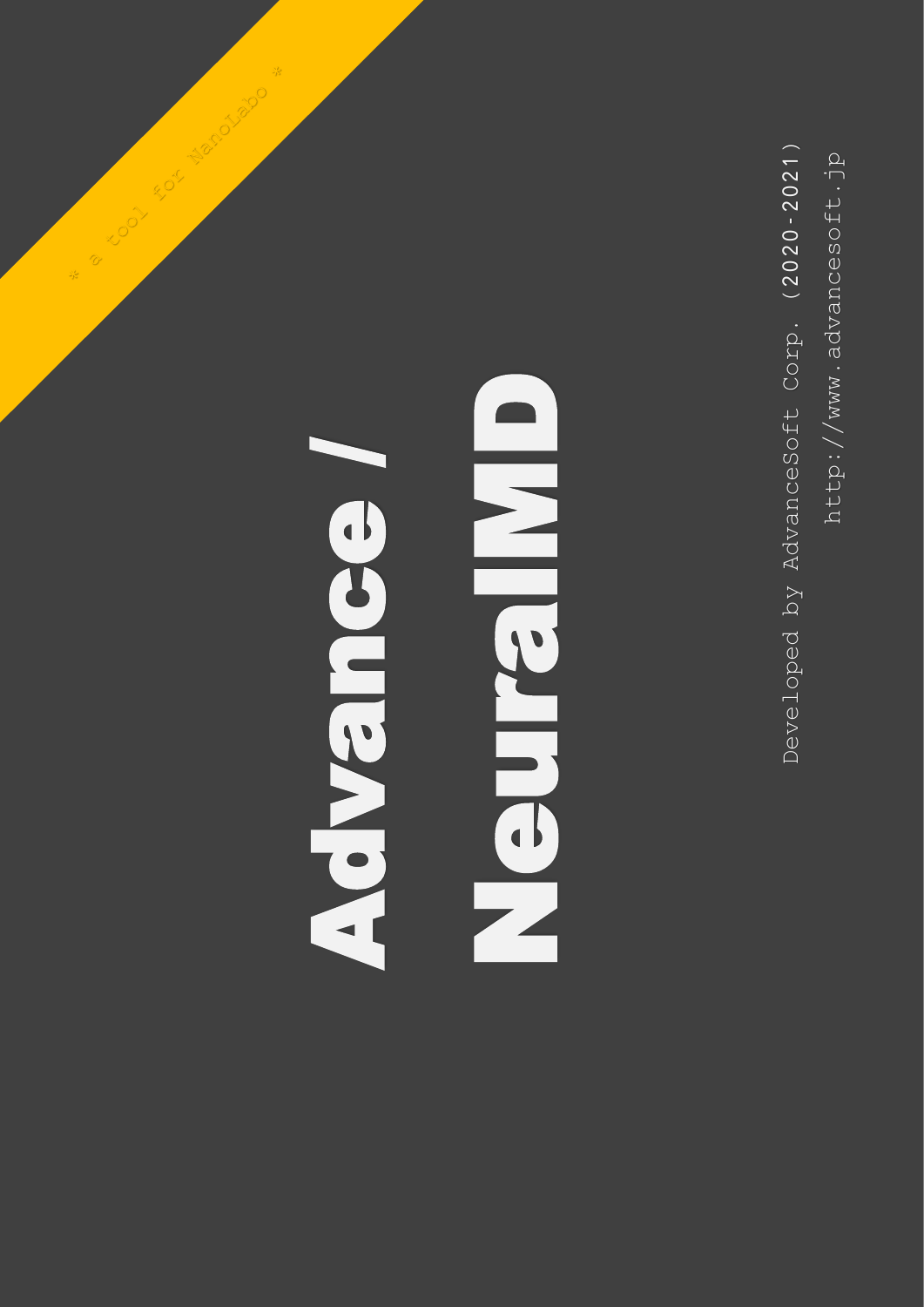# Advance / NeuralMD

This is a software for molecular dynamics calculations based on Neural Network Potential. Create a molecular force field using the results of first-principle calculations exported by Quantum ESPRESSO<sup>\*1</sup> as training data. Using this force field, molecular dynamics calculations are implemented in LAMMPS\*2 .

## **Features**

- Faster than first-principles calculations and Higher precision than existing molecular dynamics calculations

- Capable of handling systems with no existing force field, such as unknown materials and unknown added elements

- Achieve systematic simulations without relying on researchers' intuition or experience

# **Theory**

In Neural Network Potential, the system's total energy E\_(tot ) is expressed as the sum of the each atomic energies:

$$
E_{tot} = \sum_{i \in \text{all atoms}} E_i
$$

Each atomic energy E\_i is computed by a neural network:

$$
E_i = E_{NN} (G_{i,1}, G_{i,2}, G_{i,3}, \cdots)
$$

The input data to the neural network, called symmetry functions G\_i, and the weighted Behler function and Chebyshev polynomial are available in this product\*3,4 .

#### Neural Network

In the final layer, the bias and perceptron representing the standard atomic energy and chemical shift, respectively.



## Symmetric Function

Representation of the geometric structure of other atoms, which are in the vicinity of the focused atom (i). It contains information such as bond distances (r) and bond angles  $(\theta)$ .



#### **Single Atom Neural Network Potential**

For density functional theory calculations, an Algorithm (SANNP)\*5 directly calculating the energy of each atom is available. At the same time, the Hirshfeld charge of each atom is given as an output, making it possible to handle longrange Coulomb interactions.

#### **Δ - Neural Network Potential**

The total energy is expressed as the sum of a twobody classical force field and the Neural Network Potential. It is possible to create a robust force field even with a small amount of training data, and it also improves convergence during neural network learning.

\*1 Quantum ESPRESSO is a general-purpose open-source application for first-principles calculation, distributed under the GPL license. (https://www.quantum-espresso.org) \*2 LAMMPS is a general-purpose open-source application for classical molecular dynamics simulation, distributed under the GPL license. (https://lammps.sandia.gov) \*3 "wACSF—Weighted atom-centered symmetry functions as descriptors in machine learning potential", M.Gastegger, et al., JCP *148* (2018) 241709 \*4 "Efficient and accurate machine-learning interpolation of atomic energies in compositions with many species", N.Artrith, et al., Phys. Rev. B *96* (2017) 014112 \*5 "Density functional theory based neural network force fields from energy decompositions", Y. Huang, et al., Phys. Rev. B *99* (2019) 064103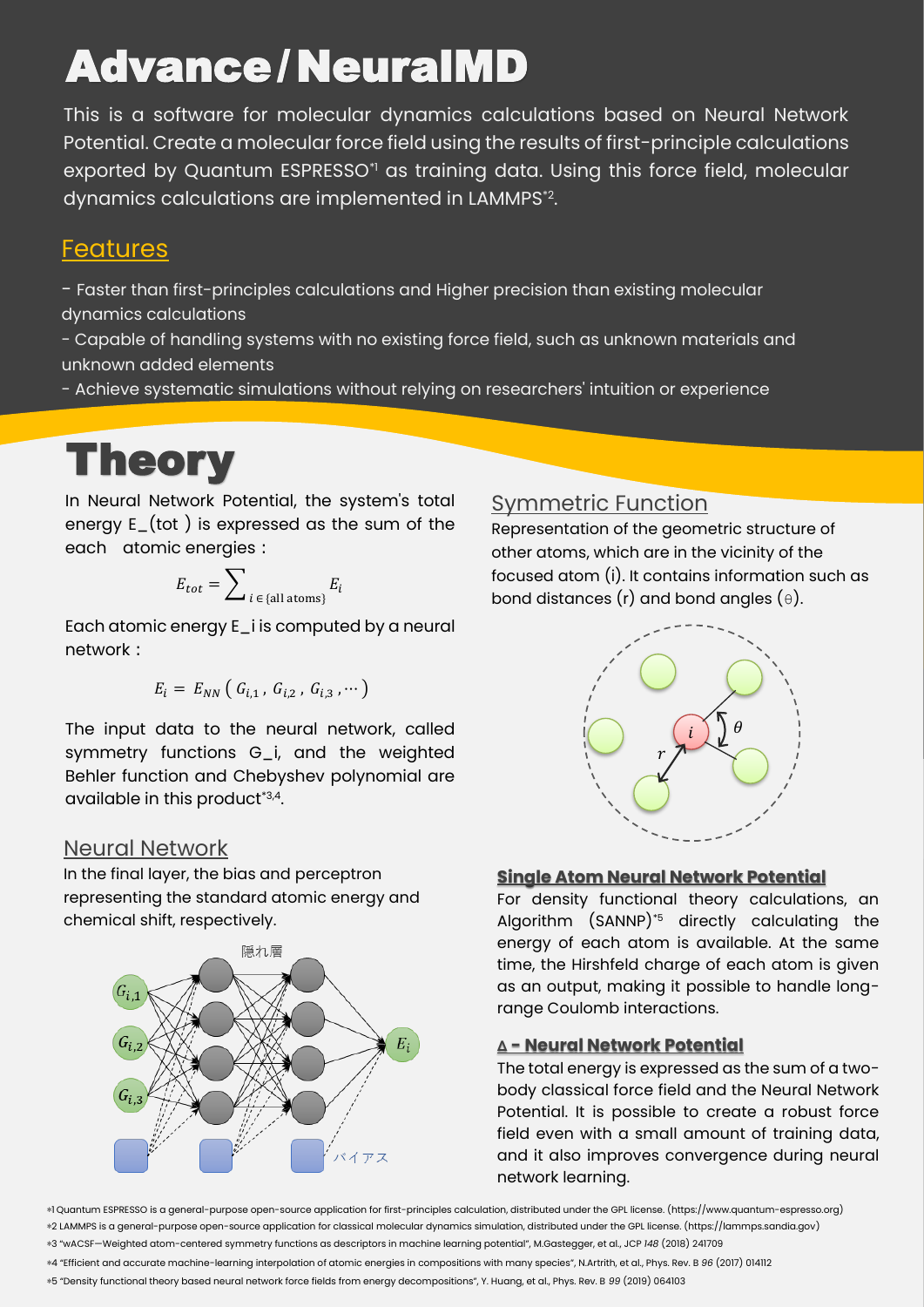# How-to-use

#### 1. Create a sample structure

Sample structures for creating force fields can be created by the user using Advance/NanoLabo or others.

Using multiple sample structures at the same time, it is possible to create a single force field.

#### 2. Generate random structures

Based on the sample structures, it automatically generates numerous structures with randomly displaced atomic coordinates.

It also outputs a script to run first-principle calculations at once for all the generated structures.

#### 3. First-principles calculations with Quantum ESPRESSO

Execute the generated script to implement the first-principles calculations. The calculation is processed using Quantum ESPRESSO, which has been modified by us, and outputs the energy for each atom.

#### 4. Neural network learning (optimization)

The energy of each atom calculated by Quantum ESPRESSO is used as the training data to optimize the neural network.

For the optimization calculation, we will use the tools provided by our company.

After calculating, outputs the neural network information as a force field file that can be used in LAMMPS.

#### 5. Molecular Dynamics Calculations with LAMMPS

Using the created force field file, molecular dynamics calculations will be implemented. For calculation, we will use LAMMPS, which we have added the functions of Neural Network Potential.

## **Reinforcement Learning with Metropolis Method**

Using the created Neural Network Potential, a Monte Carlo simulation can be implemented using the Metropolis method.

From the generated structures, you can extract only the unknown structures and add them to the training data. This helps to apply reinforcement learning efficiently and create more accurate force fields. For details, please refer to the online manual:

<https://neuralmd-doc.readthedocs.io/ja/latest/theory.html>

# Licensing

## License Type

| <b>OS</b>      | <b>License Type</b>                    |  |  |
|----------------|----------------------------------------|--|--|
| <b>Windows</b> | Node Locked (Remote Desktop available) |  |  |
| Linux          | Floating                               |  |  |

## License Price

| <b>Product</b>          | <b>Annual (Company</b><br>/ National Institute) | Annual<br>(Academic) | Permanent<br>(Company/<br><b>National Institute)</b> | <b>Permanent</b><br>(Academic) |
|-------------------------|-------------------------------------------------|----------------------|------------------------------------------------------|--------------------------------|
| <b>Advance/NeuralMD</b> | 500,000JPY*1                                    | 250,000JPY*1         | 1,500,000JPY*1                                       | 750,000JPY*1                   |

\*1 Purchasing Advance/NanoLabo at the same time, 20% discount will be given from the list price.

# Trial License

Free trial licenses are available for one month per person.